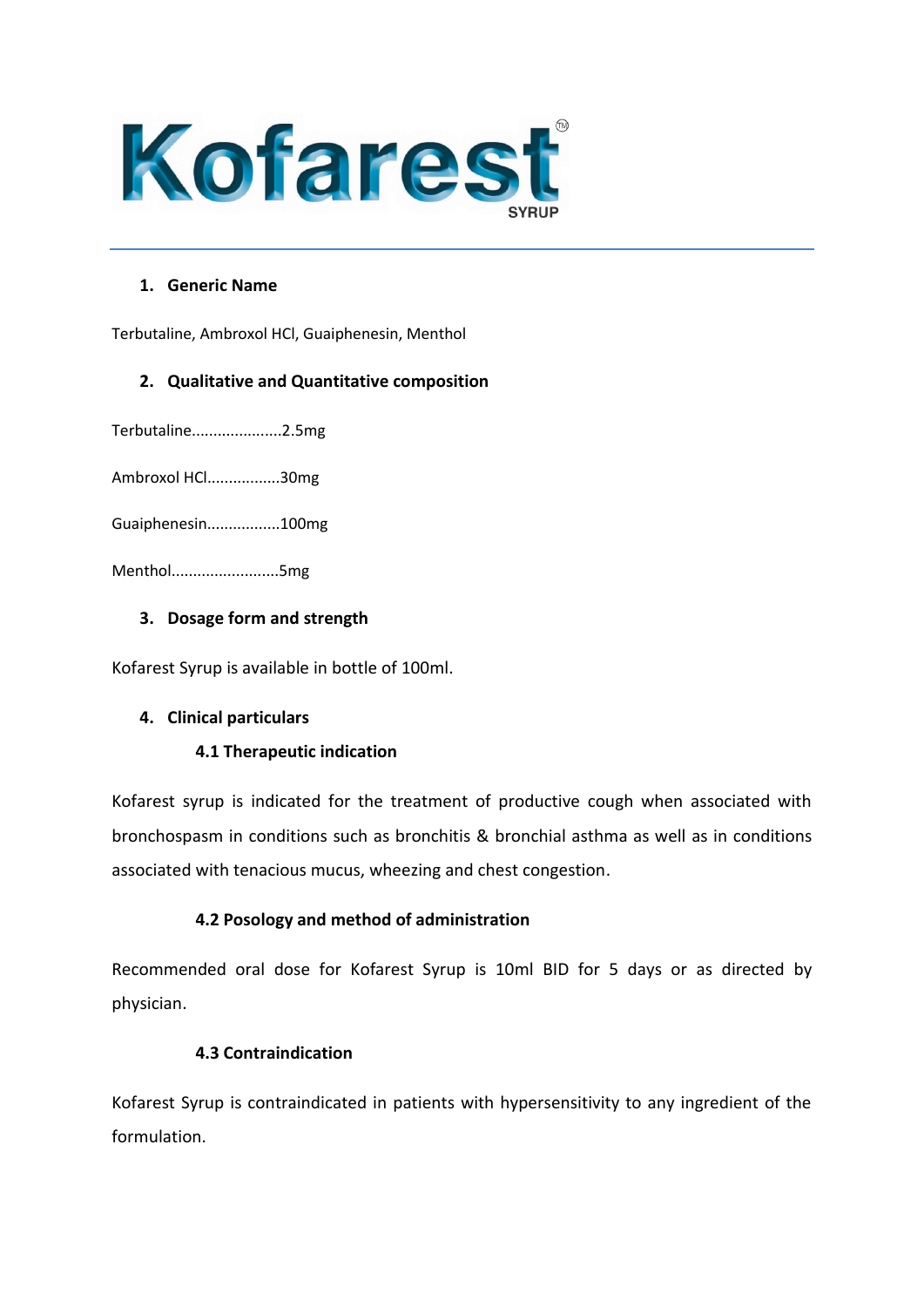# **4.4 Special warnings and precautions for use**

- While treating cough as a symptom, it is important to make every effort to determine and treat appropriately the underlying cause, such as a specific infection.
- Caution should be observed while prescribing Kofarest syrup to adults and children with hypertension, cardiovascular disease, uncontrolled diabetes mellitus, hyperthyroidism, seizures or in patients who are unusually hypersensitive to sympathomimetic amines.
- Since mucolytics, such as Ambroxol, may disrupt the gastric mucosal barrier, Kofarest Syrup should be used with care in patients with a history of peptic ulceration.

# **4.5 Drug interactions**

- Hypokalemia with high doses of ß2 -agonists may result in increased susceptibility to digitalis induced cardiac arrhythmias. Hypokalemia may be enhanced by concomitant administration of aminophylline or other xanthines, corticosteroids or by diuretic therapy.
- Other sympathomimetic bronchodilators or epinephrine should not be used concomitantly with salbutamol, since their combined effect on the cardiovascular system may be deleterious to the patient.
- Terbutaline should be administered with caution in patients being treated with monoamine oxidase (NAO) inhibitors or tricyclic antidepressants, since the action of Terbutaline on the vascular system may be potentiated.

# **4.6 Use in special population**

- Pediatric: Safe in children.
- Geriatric: Clinical studies of did not include sufficient numbers of subjects aged 65 years and older to determine whether they respond differently from younger subjects. If clinically warranted due to insufficient bronchodilator response, the dose of may be increased in elderly patients as tolerated, in conjunction with frequent clinical and laboratory monitoring, to the maximum recommended daily dose.
- Liver impairment: Use with caution.
- Renal failure: Use with caution.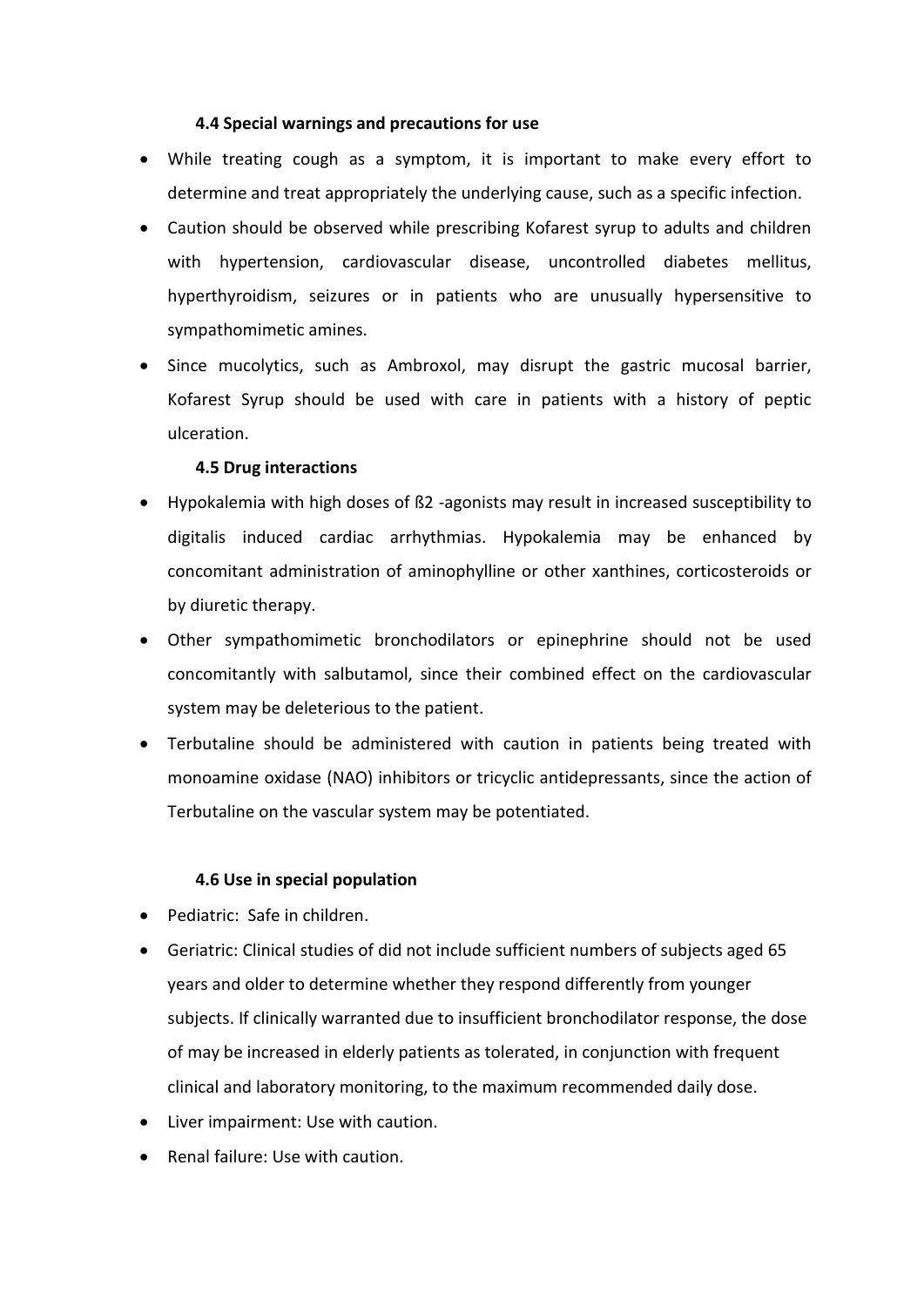• Pregnancy and lactation: Safety of Kofarest Syrup has not been studied in pregnancy and lactation. Therefore, probable benefits should be weighed against possible risks, before prescribing.

### **4.7 Effects on ability to drive and use machine**

Patients should be cautioned against engaging in activities requiring complete mental alertness, and motor coordination such as operating machinery until their response to Kofarest Syrup is known.

### **4.8 Undesirable effects**

An adverse drug reaction includes Thrombocytopenia, Palpitations, Tachycardia, Congenital anomaly, Vertigo, Tinnitus, Periorbital oedema, Nausea, Vomiting, Chest pain, Chills, Hepatic function abnormal, Anaphylactoid reaction, Hypersensitivity, Anaphylactic reaction, Anaphylactic shock, Pharyngitis, Pneumonia, Exposure during pregnancy, Blood pressure increased, Heart rate increased, Hypokalaemia, Muscle spasms, Myalgia, Tremor, Dizziness, Headache, Nervousness, Insomnia, Urinary retention, Cough, Dyspnoea, Rash, Pruritus, Flushing, Hypotension.

#### **4.9 Overdose**

There is limited experience of overdose with Kofarest Syrup. Initiate general symptomatic and supportive measures in all cases of overdosages where necessary.

### **5. Pharmacological properties**

### **5.1 Mechanism of action**

Terbutaline is a relatively selective beta2-adrenergic bronchodilator that has little or no effect on alpha-adrenergic receptors. The drug has exerts a preferential effect on beta2 adrenergic receptors but stimulates beta-adrenergic receptors less selectively than relatively selective beta2-agonists. Terbutaline appears to have a greater stimulating effect on beta-receptors of the bronchial, vascular, and uterine smooth muscles (beta2 receptors) than on the beta-receptors of the heart (beta1 receptors). This drug relaxes smooth muscle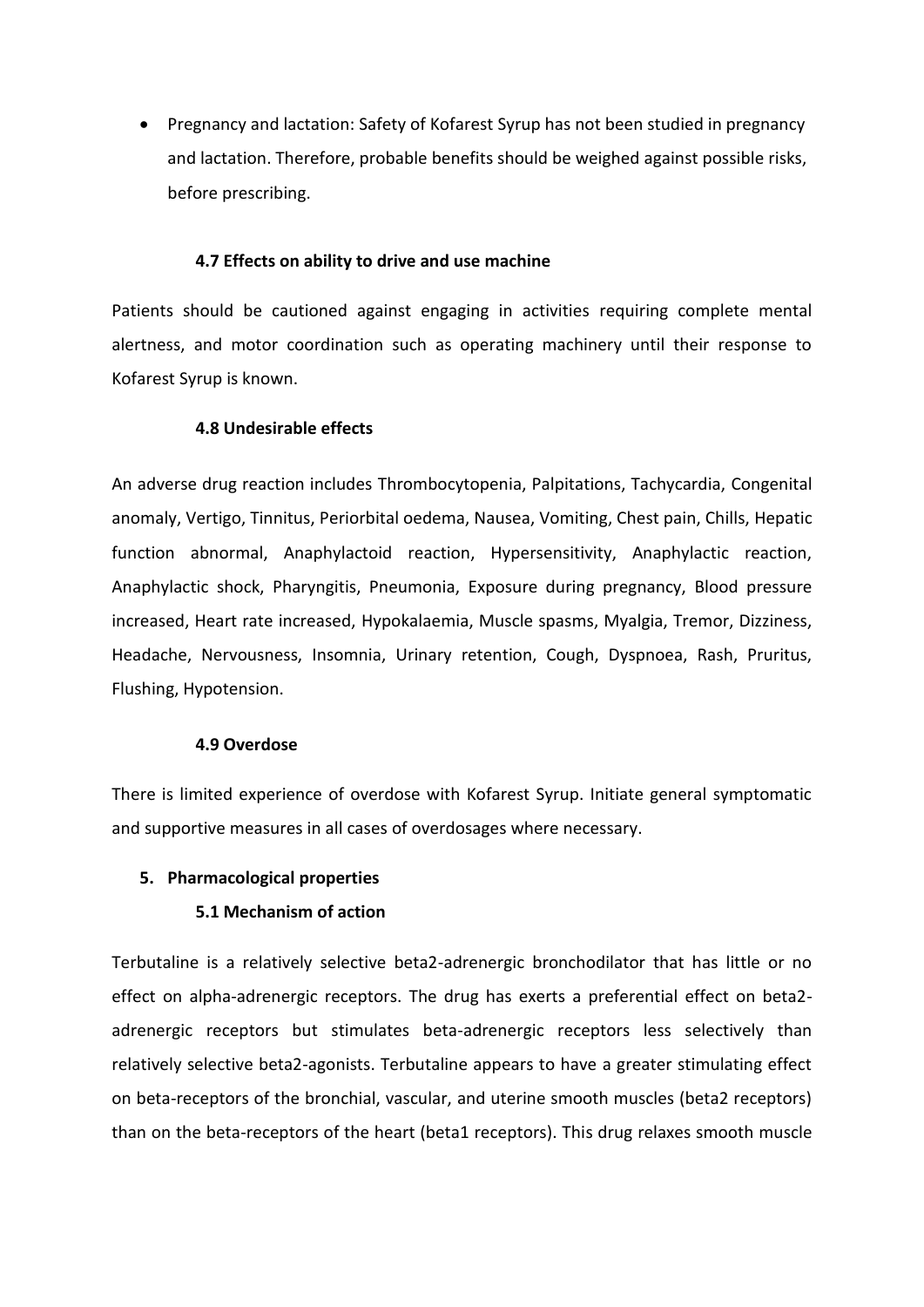and inhibits uterine contractions, but may also cause some cardiostimulatory effects and CNS stimulation.

Guaiphenesin is an expectorant which increases the output of phlegm (sputum) and bronchial secretions by reducing adhesiveness and surface tension. The increased flow of less viscous secretions promotes ciliary action and changes a dry, unproductive cough to one that is more productive and less frequent. By reducing the viscosity and adhesiveness of secretions, Guaiphenesin increases the efficacy of the mucociliary mechanism in removing accumulated secretions from the upper and lower airway.

#### **5.2 Pharmacodynamic properties**

The pharmacologic effects of terbutaline are at least in part attributable to stimulation through beta-adrenergic receptors of intracellular adenyl cyclase, the enzyme that catalyzes the conversion of adenosine triphosphate (ATP) to cyclic- 3',5'- adenosine monophosphate (c-AMP). Increased c-AMP levels are associated with relaxation of bronchial smooth muscle and inhibition of release of mediators of immediate hypersensitivity from cells, especially from mast cells.

Ambroxol is a mucolytic agent. Excessive Nitric oxide (NO) is associated with inflammatory and some other disturbances of airways function. NO enhances the activation of soluble guanylate cyclase and cGMP accumulation. Ambroxol has been shown to inhibit the NOdependent activation of soluble guanylate cyclase. It is also possible that the inhibition of NO-dependent activation of soluble guanylate cyclase can suppress the excessive mucus secretion; therefore it lowers the phlegm viscosity and improves the mucociliary transport of bronchial secretions.

Guaiphenesin may act as an irritant to gastric vagal receptors, and recruit efferent parasympathetic reflexes that cause glandular exocytosis of a less viscous mucus mixture. Cough may be provoked. This combination may flush tenacious, congealed mucopurulent material from obstructed small airways and lead to a temporary improvement in dyspnea or the work of breathing.

Menthol has a cooling effect on the throat. It has been suggested that the benefits of menthol may be due to an effect on calcium channels of sensory nerves.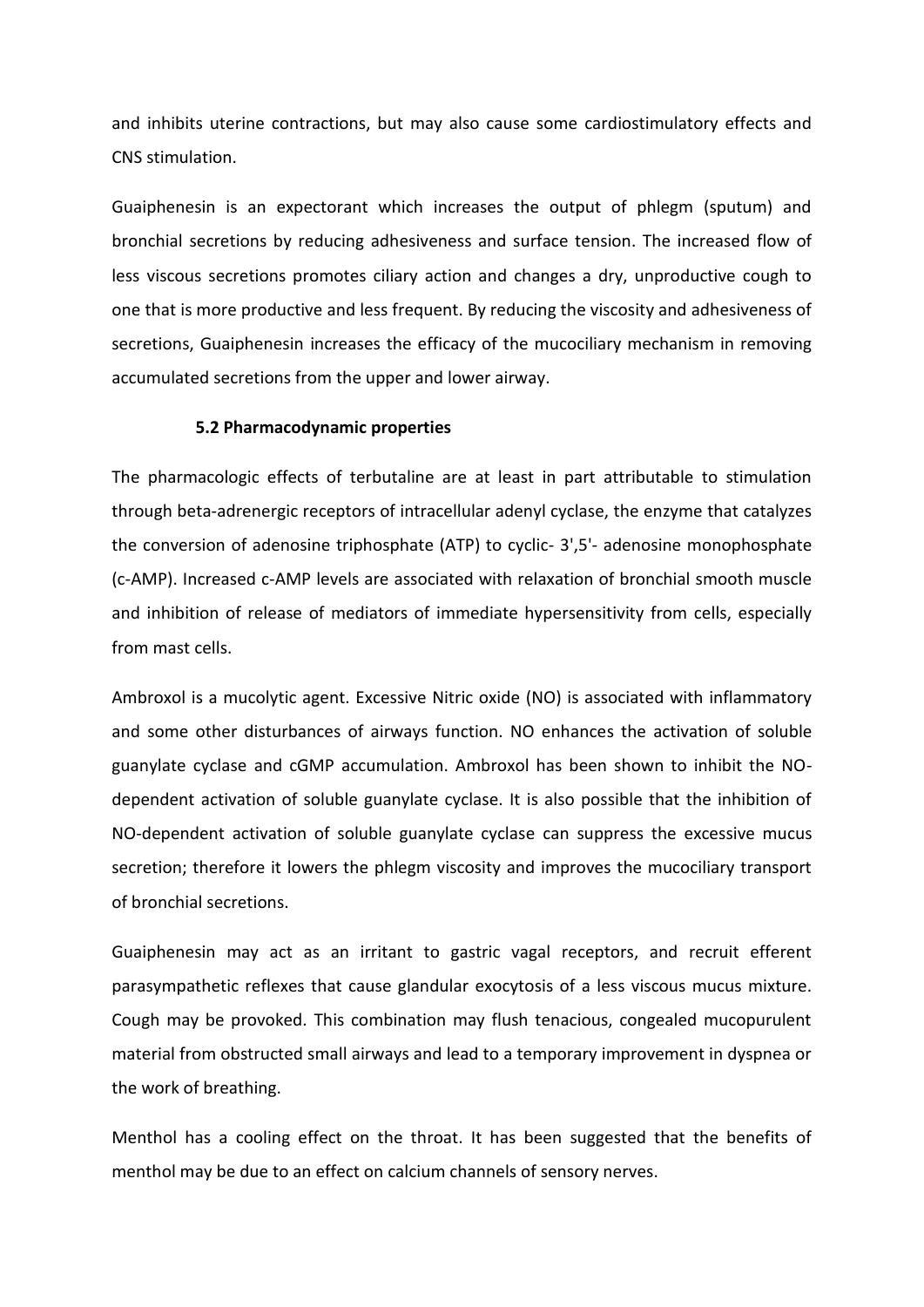# **5.3 Pharmacokinetic properties**

On inhalation of Terbutaline, less than 10% of the drug is absorbed from the airways. The remainder is swallowed where it is variably absorbed from the gastrointestinal tract. Fasting bioavailability after oral doses is reported to be about 14 to 15% and is reduced by food. Terbutaline undergoes extensive first-pass metabolism by sulfate (and some glucuronide) conjugation in the liver and the gut wall. It is excreted in the urine and faeces partly as the inactive sulfate conjugate and partly as unchanged Terbutaline, the ratio depending upon the route by which it is given. The terminal half-life after single and multiple dosing is reported to be between 16 and 20 hours. There is some placental transfer. Trace amounts are distributed into breast milk.

Guaiphenesin is well absorbed from the gastrointestinal tract. It is metabolised and then excreted in the urine.

# **6. Nonclinical properties**

# **6.1 Animal Toxicology or Pharmacology**

NA.

# **7. Description**

Terbutaline is in a class of medications called beta agonists. Its chemical name is 5-[2-(tertbutylamino)-1-hydroxyethyl]benzene-1,3-diol; sulfuric acid and its chemical structure is:



Its empirical formula is C12H19NO3 and its molecular weight is 225.284 g/mol.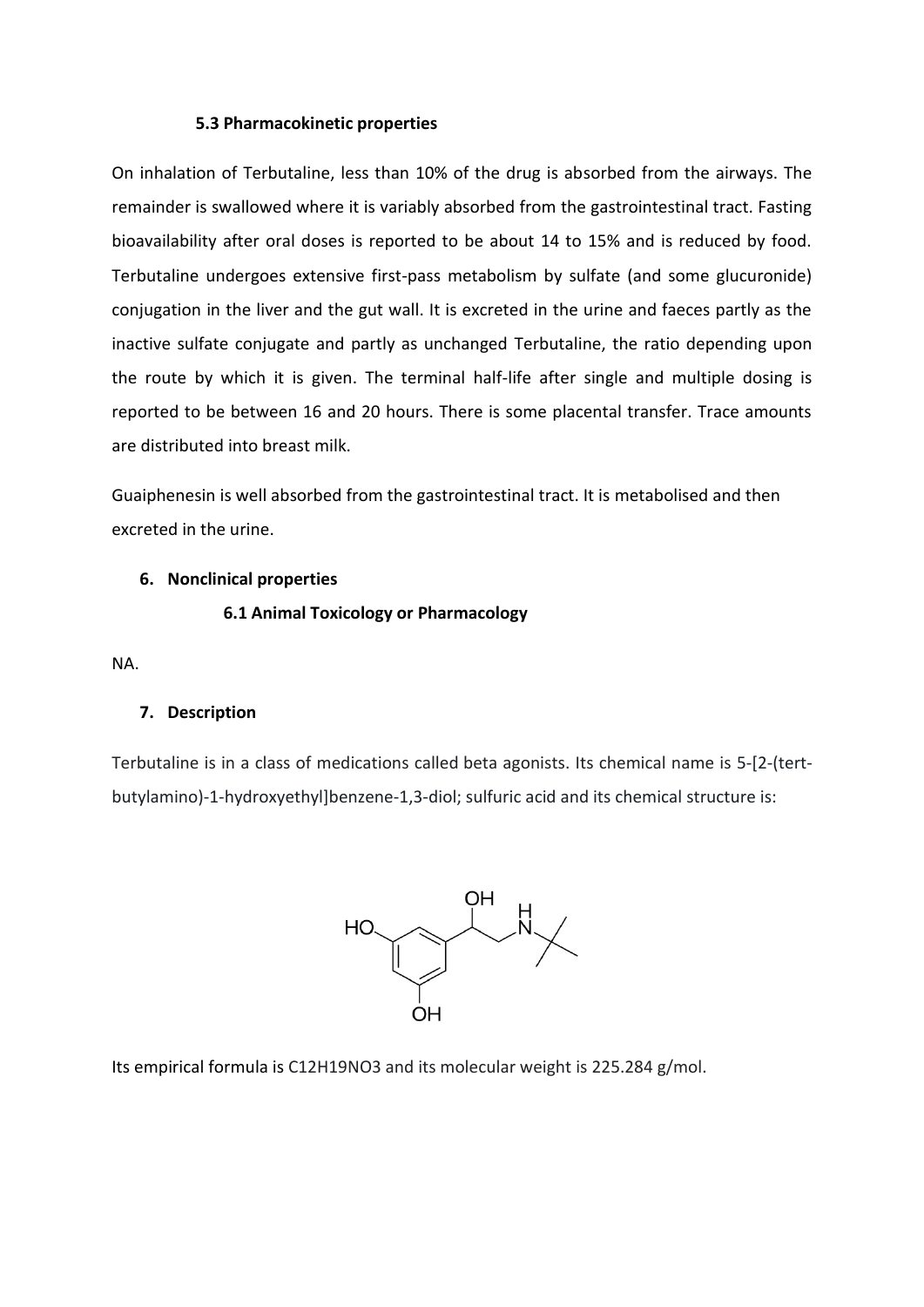Ambroxol belongs to a group of medications called mucolytics. Its chemical name is (1r,4r)-4-{[(2-amino-3,5-dibromophenyl)methyl]amino}cyclohexan-1-ol hydrochloride and its structure is:



Its empirical formula is  $C_{13}H_{19}Br_2CIN_2O$  and its molecular weight is 414.56 g/mol.

Guaiphenesin is in a class of medications called expectorants. Its chemical name is 3-(2 methoxyphenoxy)propane-1,2-diol and its chemical structure is:



Its empirical formula is C10H14O4 and its molecular weight is 198.216 g/mol.

### **8. Pharmaceutical particulars**

### **8.1 Incompatibilities**

There are no known incompatibilities.

#### **8.2 Shelf-life**

24 months.

#### **8.3 Packaging Information**

Kofarest Syrup is available in bottle of 100ml.

### **8.4 Storage and handling instructions**

Store below 25°C. Protect from light.

- **9. Patient Counselling Information**
	- **9.1 Adverse Reactions**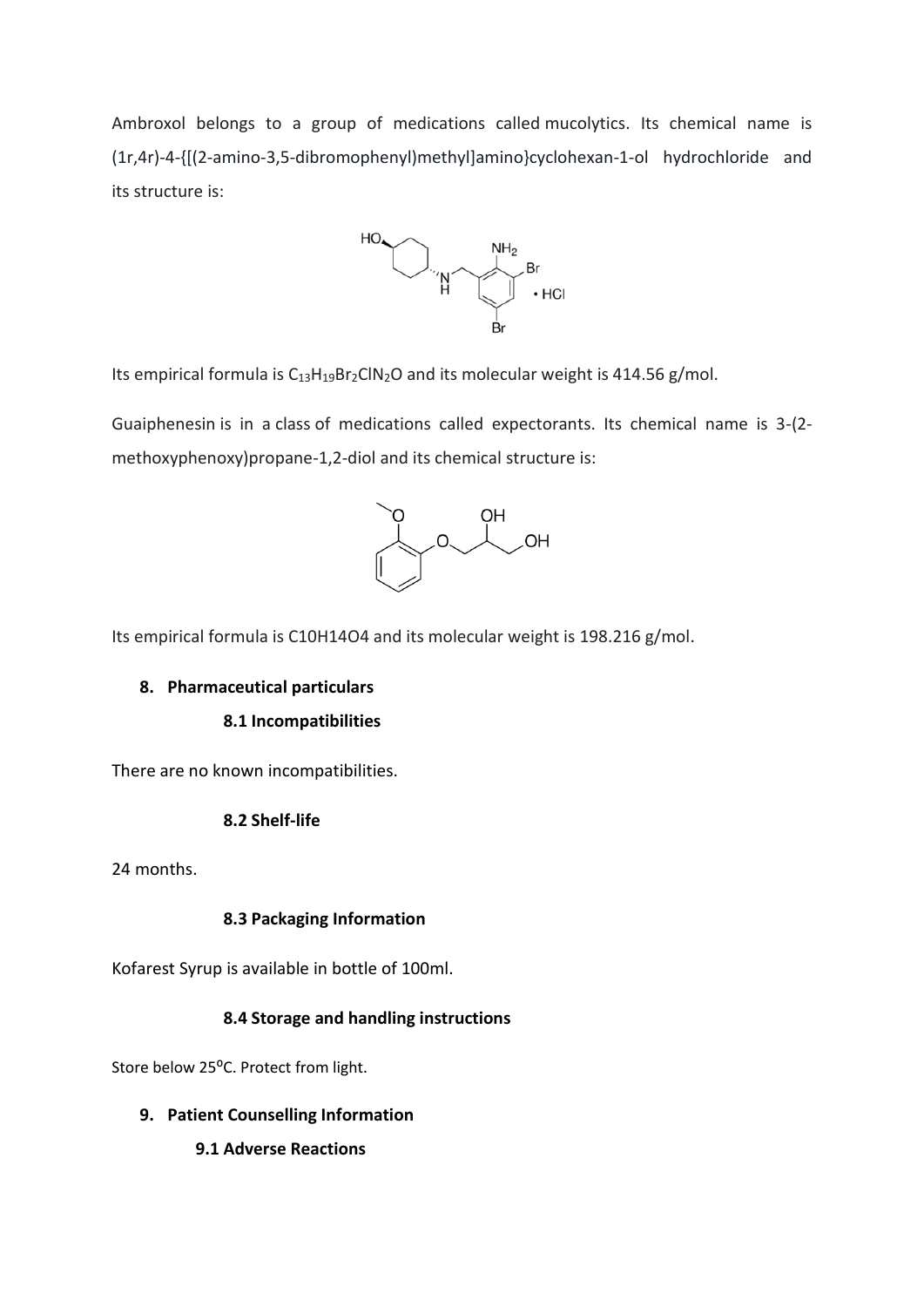Refer part 4.8

### **9.2 Drug Interactions**

Refer part 4.5

### **9.3 Dosage**

Refer part 4.2

**9.4 Storage**

#### Refer part 8.4

**9.5 Risk Factors**

# Refer part 4.4

### **9.6 Self-monitoring information**

NA

# **9.7 Information on when to contact a health care provider or seek emergency help**

Patient isadvised to be alert for the emergence or worsening of the adverse reactions and contact the prescribing physician.

# **9.8 Contraindications**

Refer part 4.3

# **10. Manufactured by**

CENTAUR PHARMACEUTICALS PVT. LTD. , Lab Daffodil and Goa Antibiotics

# **11. Details of permission or license number with date**

158(188)/MFG/DFDA/2013/876 dated. 10.06.2013 for export to Nigeria.